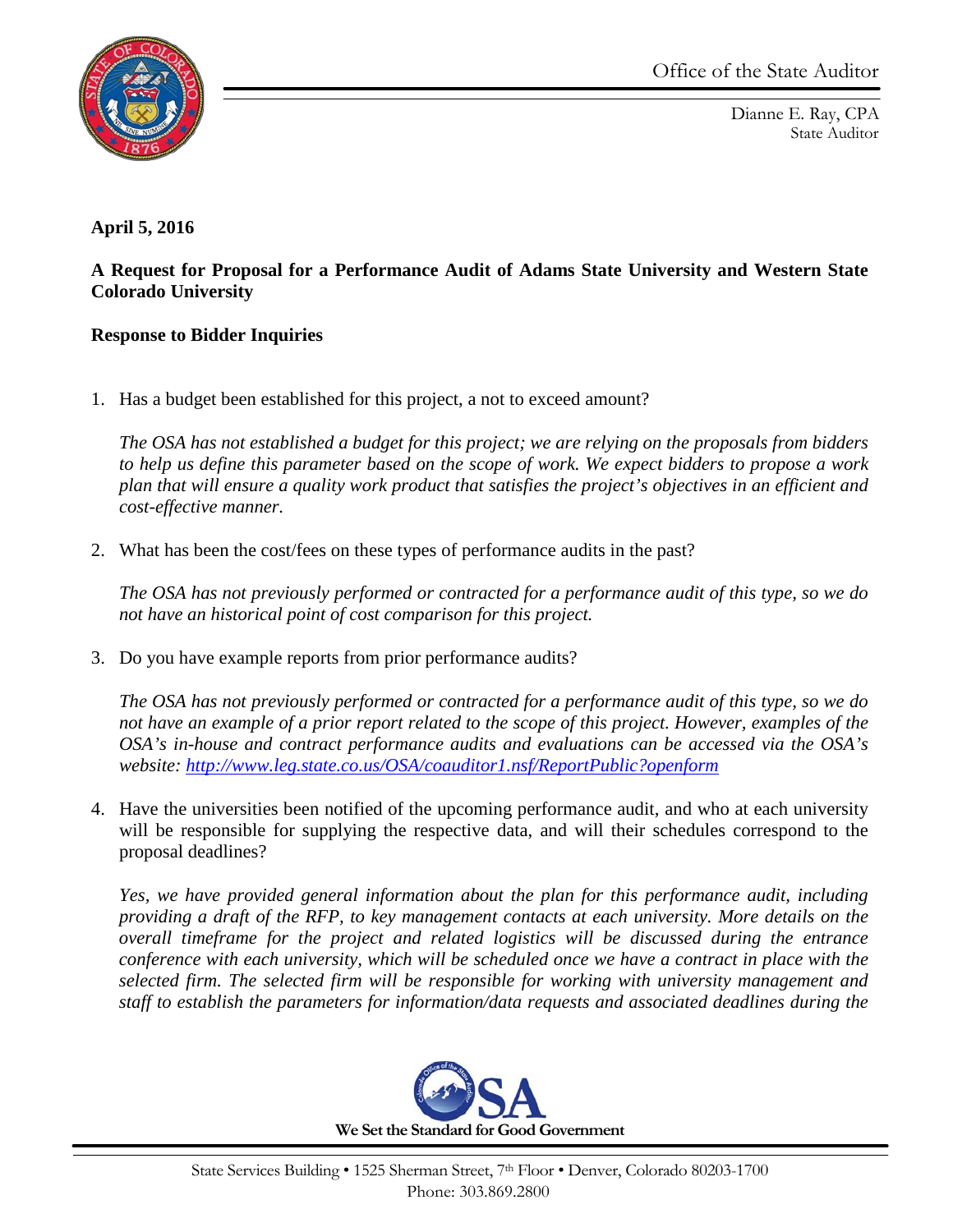*project. Contact information for university management and staff will be provided to the selected firm upon contract execution.*

5. Will economic modeling be a requirement?

*The RFP does not list economic modeling as a requirement. However, we do expect that the selected firm will bring a level of analytic rigor to the project. We are relying on the knowledge and expertise of the selected firm to define the appropriate analytic techniques based on the scope of work.*

6. What is the timeframe of the information that will be subject to review, and will any of the information be unaudited?

*We have not established a specific timeframe for the information that will be subject to review. However, to the extent that the audit objectives call for analyzing trends, making comparisons, and possibly performing some type of economic modeling, we expect that reviewing more than one year's worth of information will be necessary.*

*The only audited data for this project known to the OSA is the information in the universities' audited financial statements, which are referenced in the RFP. The selected firm should not assume that data provided by the universities or obtained from other entities have been subjected to audit procedures. However, it is possible that the data have undergone some type of validation process, which the selected firm will need to assess to gain a comfort level over the data's relevance, validity, and reliability.*

*Overall, the OSA expects the engaged firm to ensure that sufficient, appropriate evidence is obtained to provide a reasonable basis for the findings and conclusions. Appropriateness speaks to the quality of the evidence—its relevance, validity, and reliability—given the purposes for which it is being used. We recommend that bidders consult paragraphs 6.56 through 6.72 of Government Auditing Standards [\(http://www.gao.gov/products/GAO-12-331G\)](http://www.gao.gov/products/GAO-12-331G) for more information. These paragraphs outline mandatory requirements if the engagement is being performed as a performance audit in accordance with generally accepted government auditing standards. However, even if the engagement is ultimately performed as a performance evaluation or study, the concepts outlined in Government Auditing Standards provide a best practices framework that the selected firm can use to help guide its work.*

7. Page 22, paragraph 1: "Analytics may involve over-time trend analysis, comparisons to peer institutions, and economic modeling." Do Adams State University and Western State Colorado University have peer institutions identified, or will you ask your vendor to propose an appropriate set of peer institutions for each university?

*Adams State University and Western State Colorado University, as well as the Colorado Department of Higher Education, may already have peer institutions or groups identified. However, we are also relying on the selected firm to use its knowledge and expertise to provide perspective on the appropriate peer comparisons.*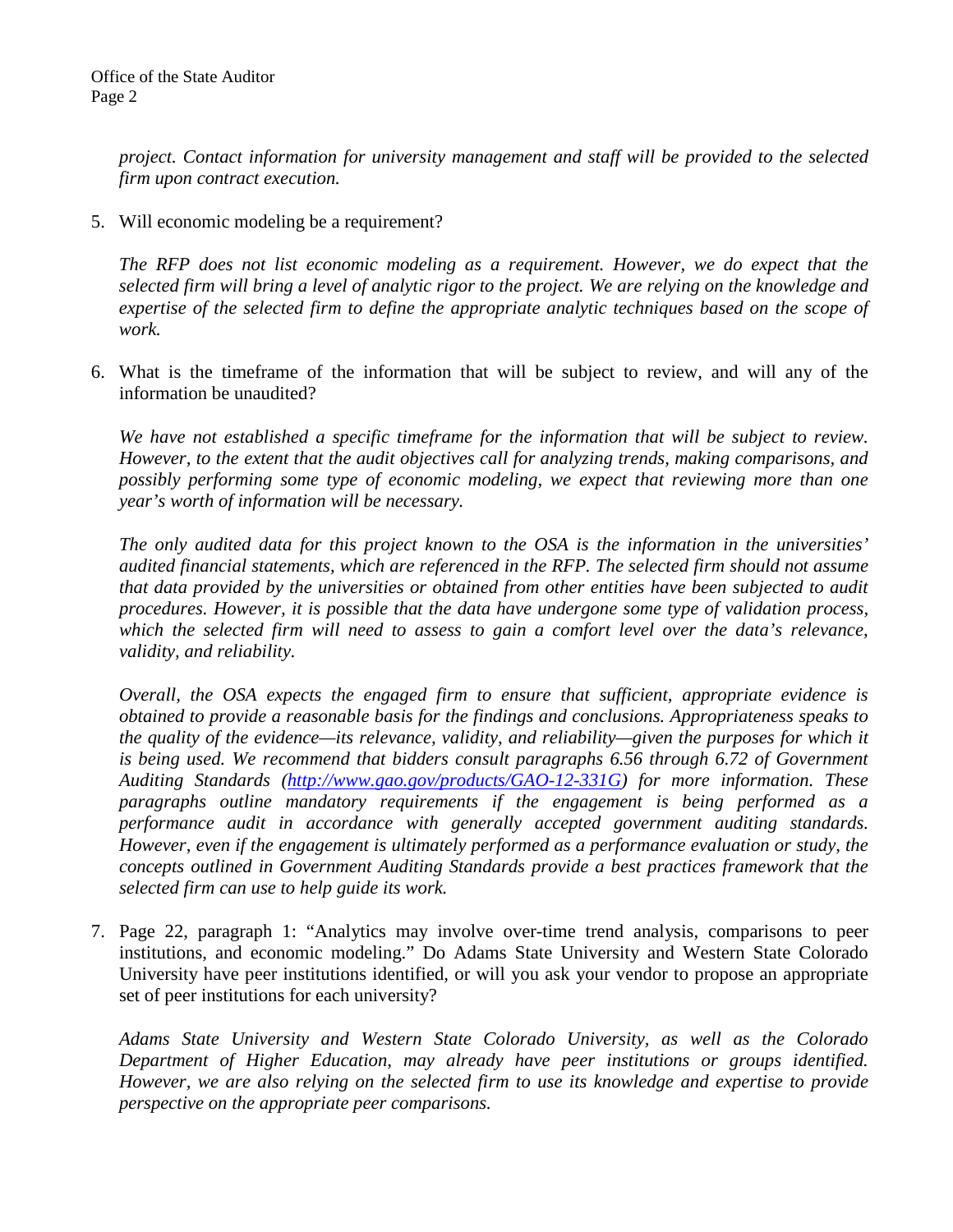8. To what extent is the Office of the Colorado State Auditor (OSA) seeking a partner who will identify potential forward looking solutions to address the current operating deficits of each university versus an enumeration of the root/historical causes of the transition from operating surplus to deficit?

*The OSA expects that this project will be more than a simple enumeration of the root/historical causes of observed trends. The value added aspect of this project will be what it tells the universities and state policy makers and administrators about solutions to concerning trends. At the same time, having an understanding of the root/historical causes of the trends is an essential component of this broader discussion because it helps explain what the problem is and why it matters. Please consult "Exhibit G—Developing and Presenting Performance Audit Findings" of the OSA's standard performance audit contract, which is included in the supplemental information to the RFP (pp. 56-59 of the PDF document), for a framework of how to approach this discussion.*

9. Are there specific areas of concern or question the OSA would like included in this performance audit/assessment? For example, in its July 2015 report, Moody's revised its outlook for Western State Colorado University to "stable" from "negative" citing, among several factors, recent enrollment growth and a plan to grow enrollment by one-third. Is the OSA seeking an assessment of the feasibility of realizing Western State Colorado University's enrollment growth plans given increasing market competition?

*The RFP outlines the general concerns that are motivating the performance audit, but the selected firm will be responsible for developing specific concerns or items for analysis based on its knowledge and expertise and its understanding of each university's environment. The OSA expects that the approach to the project will be refined throughout the project based on the evidence and information obtained, as well as through ongoing discussions between the selected firm and the OSA and the selected firm and the universities.*

*The example cited in the bidder's question about the Moody's rating is the type of information that we would expect the selected firm to be aware of and to consider and assess its impact, if any, on the analysis. With respect to Western State Colorado University's enrollment plans, this project is*  not designed to be a feasibility assessment. However, if, during the course of the project, the *selected firm becomes aware of assumptions or projections made by either university that are significant and not supported by data or best practices, we would expect this issue to be raised.*

10. To what extent do you anticipate that university leadership will be engaged through this process? In what ways will university leadership be asked to support this project?

*Leadership of both universities has been notified of this performance audit, and we expect that input and engagement from the universities' leadership will be critical to the success of this project. The selected firm is expected to establish a process of communication to ensure that university leadership has opportunities to provide input throughout the project. As described in the RFP, there are certain key meetings during the engagement, such as the entrance conference, findings clearing meeting, and exit conference, that provide the universities with formal opportunities for input at the*